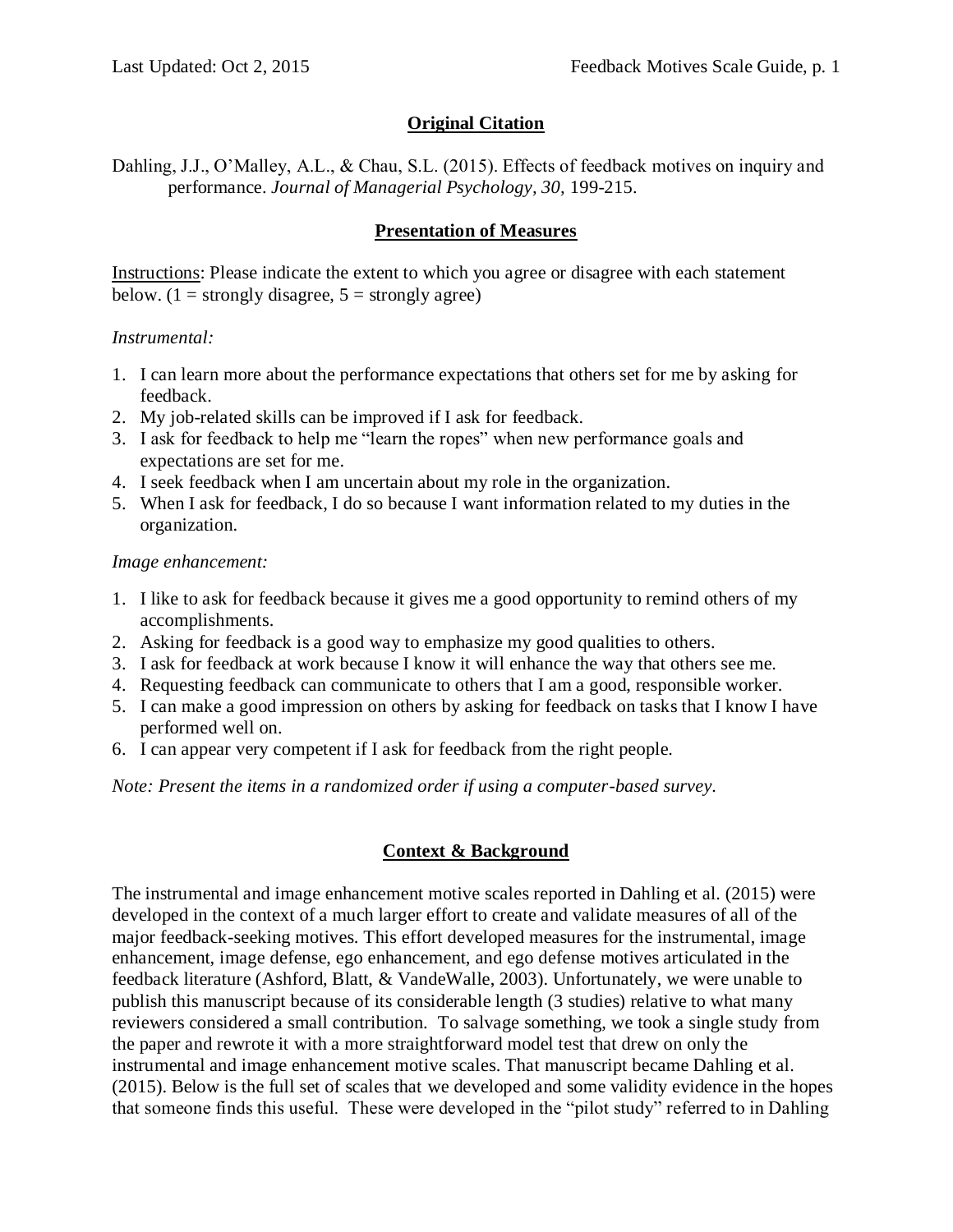et al. (2015, p. 205), so you should cite that article as the origin of the measures if you want to use any of the other motive scales in your own research. You can also cite Nakai and O'Malley (2015), who subsequently used all five scales in a latent profile analysis of feedback motives, for subsequent validity evidence:

Nakai, Y., & O'Malley, A.L. (2015). Feedback to know, to show, or both? A profile approach to the feedback process. *Learning and Individual Differences, 43,* 1-10.

## *Ego Defense:*

- 1. I tend to not ask for feedback because it might be negative and make me feel bad about myself.
- 2. The amount of feedback that I ask for depends on whether or not I think it will hurt my feelings.
- 3. I am reluctant to seek feedback because it might negatively influence the way I see myself.
- 4. Asking for feedback is threatening to my ego.
- 5. Being judged could change the way that I see myself, so I avoid feedback.

### *Ego Enhancement:*

- 1. I sometimes ask for feedback because I know the reply will help me feel better about myself.
- 2. I like seeking feedback because it improves the way I see myself.
- 3. I sometimes ask for feedback when I know the reply will be positive because it makes me feel good.
- 4. I ask for feedback that I know will be positive when I need an ego boost.
- 5. Feedback can really improve the way that I feel about myself, so I try to seek it out.
- 6. I ask for feedback when I anticipate that it will be positive because it lets me give myself a "pat on the back."
- 7. I look for opportunities to seek feedback that I know will be positive because it improves my self-view.

### *Image Defense:*

- 1. I dislike asking for feedback because it can make me look incompetent to others.
- 2. I am careful about seeking feedback in public because I do not want to look bad.
- 3. I want to control the way that others see me, so I am reluctant to seek feedback that could damage my public image.
- 4. I avoid asking for feedback at work because I don't want people to think poorly of me.
- 5. Asking for feedback at work is a risk to my public image that I don't like to take.
- 6. Others might think less of me if they know that I am not an expert and that I might need feedback.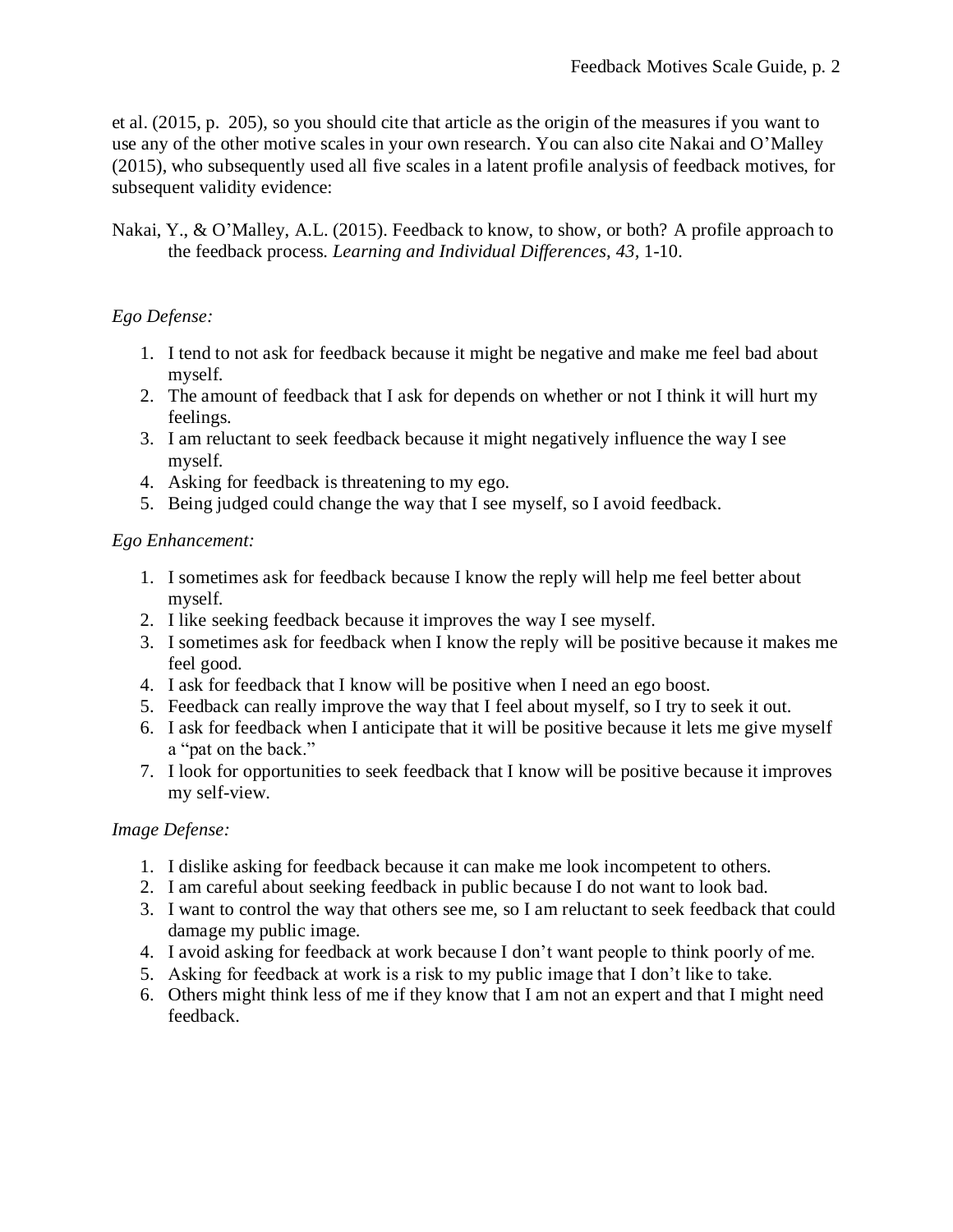# Table 1

# *Principal Axis Factoring Pattern Coefficients and Structure Coefficients (in Parentheses) of Feedback Motive Items with Oblimin*

#### *Rotation, Study 1*

| Items                                                                                                                   | Ego Enhancement | Image Defense | Ego Defense  | Instrumental | Image<br>Enhancement | (Uninterpreted) | Extracted<br>Communalities |
|-------------------------------------------------------------------------------------------------------------------------|-----------------|---------------|--------------|--------------|----------------------|-----------------|----------------------------|
| 1. I can learn more about the<br>performance expectations that<br>others set for me by asking for<br>feedback.          | .06(.20)        | $-.06(-.21)$  | $-.04(-.17)$ | .69(.71)     | $-.03(.12)$          | $-.12(-.06)$    | .53                        |
| 2. My job-related skills can be<br>improved if I ask for<br>feedback.                                                   | $-.03(.18)$     | $.04(-.14)$   | $-.08(-.17)$ | .73(.74)     | .05(0.15)            | $-.02(.03)$     | .55                        |
| 3. I ask for feedback to help<br>me "learn the ropes" when<br>new performance goals and<br>expectations are set for me. | $-.01$ $(.23)$  | $-.03(-.13)$  | $-.03(-07)$  | .52(.58)     | .17(.25)             | .15(.19)        | .38                        |
| 4. I seek feedback when I am<br>uncertain about my role in the<br>organization.                                         | $-.01(.15)$     | $-.08(-.21)$  | $.07(-.07)$  | .74(.74)     | $-.08(.05)$          | .06(.14)        | .56                        |
| 5. When I ask for feedback, I<br>do so because I want<br>information related to my<br>duties in the organization.       | .05(.23)        | $.06(-.07)$   | $.03(-.05)$  | .75(.73)     | $-.05(.13)$          | $-.08(-.01)$    | .54                        |
| 6. I tend to not ask for<br>feedback because it might be<br>negative and make me feel<br>bad about myself.              | $-.07(.16)$     | .07(.39)      | .77(.80)     | $-.02(-.15)$ | .07(.17)             | .01(.10)        | .65                        |
| 7. I worry about how feedback<br>will make me feel about<br>myself, so I sometimes avoid<br>it. <sup>A</sup>            | .04(.09)        | $-.06(.09)$   | .44(.44)     | $.00(-.03)$  | $-.10(-.01)$         | .32(.38)        | .31                        |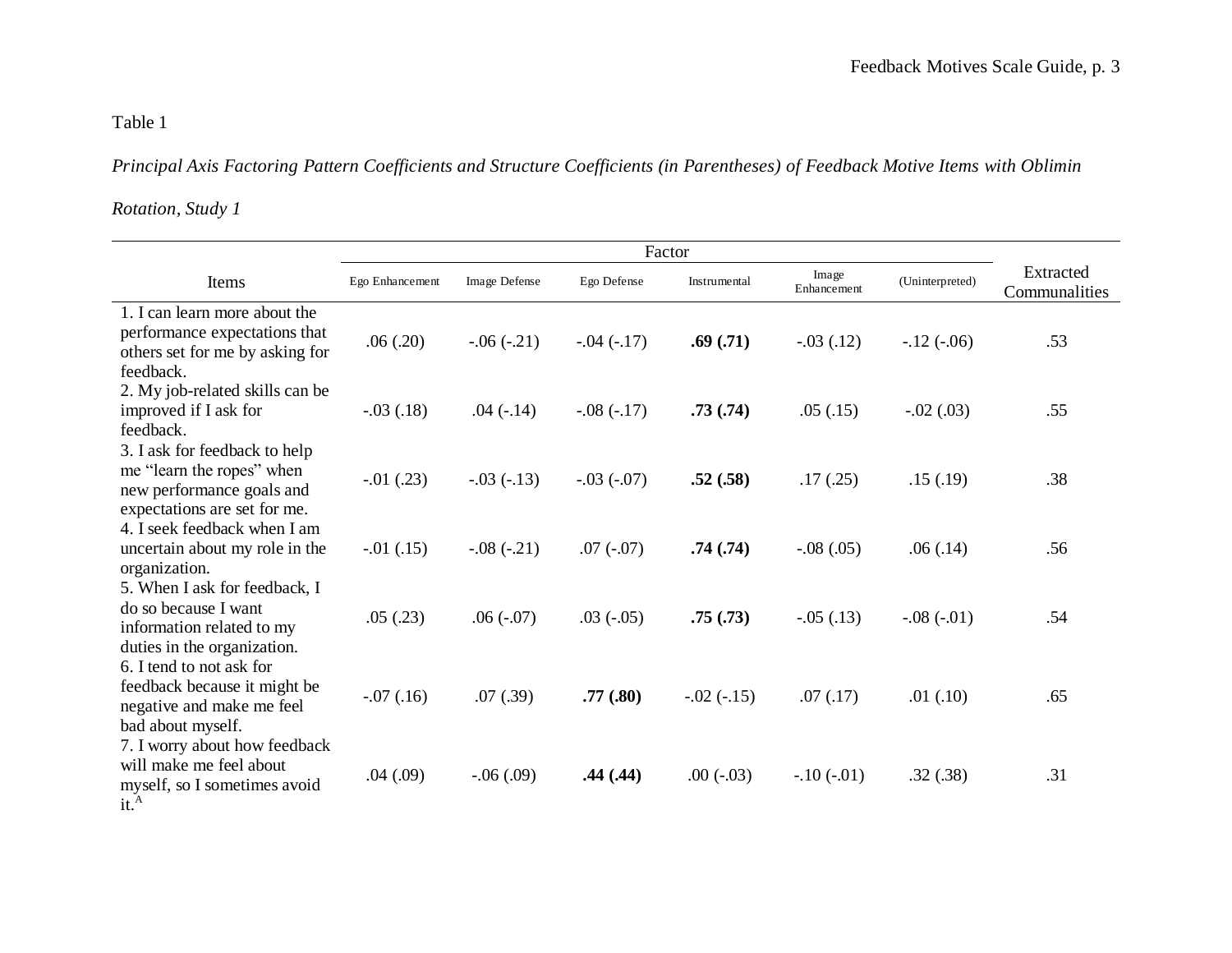| 8. The amount of feedback<br>that I ask for depends on<br>whether or not I think it will<br>hurt my feelings.                     | .13(.33)    | .02(.35)       | .70(.76)    | $-.06(-.11)$   | .06(.26)    | $-.01(.08)$    | .60 |
|-----------------------------------------------------------------------------------------------------------------------------------|-------------|----------------|-------------|----------------|-------------|----------------|-----|
| 9. I am reluctant to seek<br>feedback because it might<br>negatively influence the way I<br>see myself.                           | .01(.25)    | .01(40)        | .88(.90)    | $-.05(-.16)$   | .07(.24)    | $-.07(.03)$    | .82 |
| 10. Asking for feedback is<br>threatening to my ego.                                                                              | .02(.22)    | .07(.38)       | .76(.79)    | $.01(-.11)$    | .01(.17)    | $-.06(.04)$    | .63 |
| 11. Being judged could<br>change the way I see myself,<br>so I tend to avoid feedback.                                            | $-.02(.20)$ | .07(.39)       | .79(.80)    | $.03(-.10)$    | .02(.17)    | $-.07(.03)$    | .65 |
| 12. I sometimes ask for<br>feedback because I know the<br>reply will help me feel better<br>about myself.                         | .69(.74)    | $-.04(.09)$    | .06(.24)    | $-.01$ $(.20)$ | .05(.48)    | .19(.24)       | .58 |
| 13. I like seeking feedback<br>because it improves the way I<br>see myself.                                                       | .74(.79)    | $-.01$ $(.06)$ | $-.05(.13)$ | .12(.34)       | .03(.50)    | .12(.17)       | .65 |
| 14. I sometimes ask for<br>feedback when I know the<br>reply will be positive because<br>it makes me feel good.                   | .79(.85)    | .09(0.18)      | $-.04(.21)$ | .05(.27)       | .04(.54)    | .19(.23)       | .76 |
| 15. I ask for feedback that I<br>know will be positive when I<br>need an ego boost.                                               | .82(.84)    | $-.01(.16)$    | .07(.27)    | $-.06(.15)$    | .05(.55)    | $-0.09(-0.04)$ | .73 |
| 16. Feedback can really<br>improve the way that I feel<br>about myself, so I try to seek<br>it out.                               | .74(.81)    | $-.04(.08)$    | .05(.17)    | .14(0.33)      | .06(.55)    | $-.22(-.16)$   | .72 |
| 17. I ask for feedback when I<br>anticipate that it will be<br>positive because it lets me<br>give myself a "pat on the<br>back." | .87(.85)    | .05(.19)       | $-.02(.21)$ | $-.04(.17)$    | $-.01(.52)$ | $-.05(-.01)$   | .73 |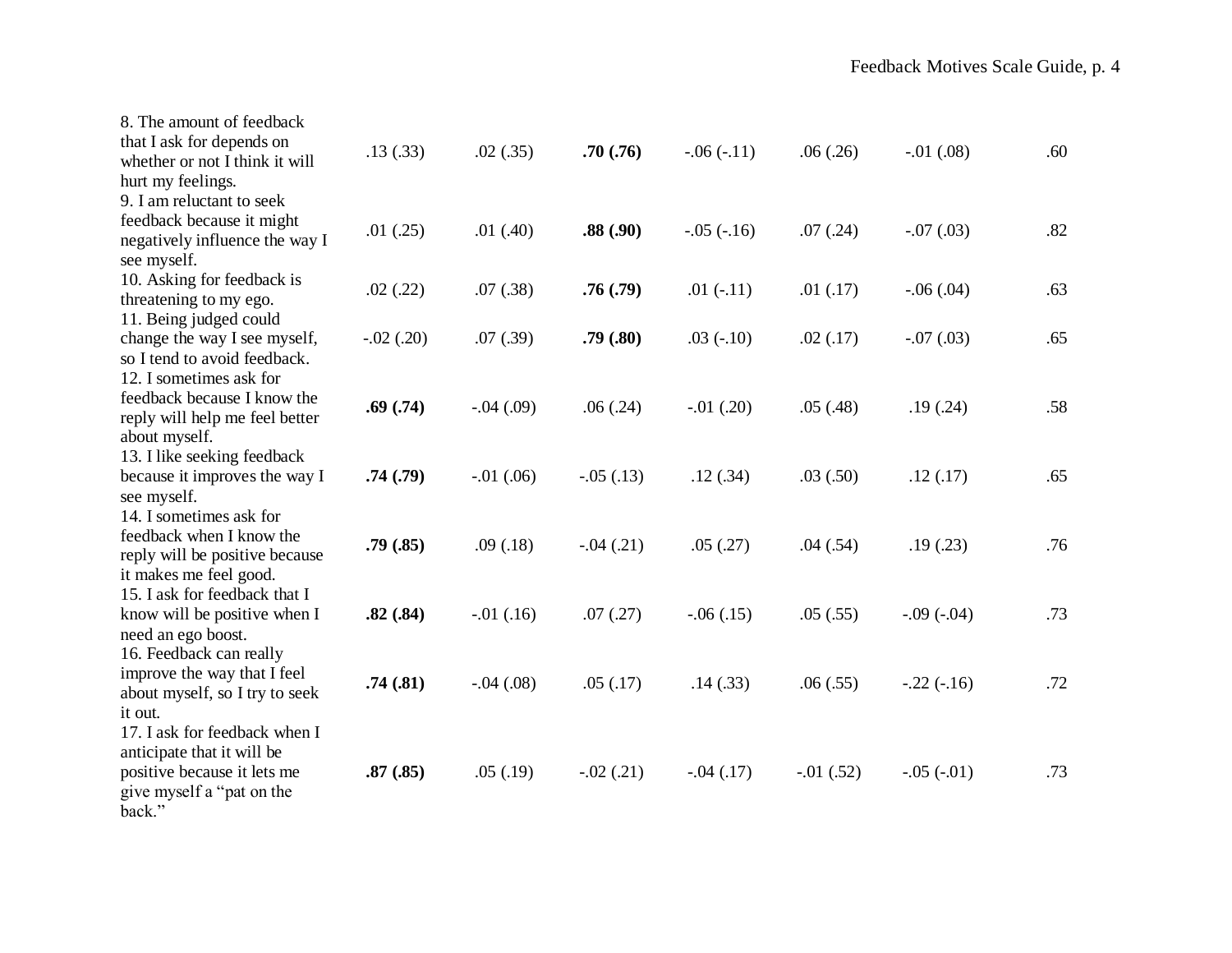| 18. I look for opportunities to<br>seek feedback that I know will<br>be positive because it<br>improves my self-image.    | .71(.81)       | .05(.22)    | .09(.27)    | .01(.18)     | .13(.55)       | $-.26(-.21)$ | .74 |
|---------------------------------------------------------------------------------------------------------------------------|----------------|-------------|-------------|--------------|----------------|--------------|-----|
| 19. I dislike asking for<br>feedback because it can make<br>me look incompetent to<br>others.                             | $-.11(.08)$    | .66(.70)    | .17(.43)    | $.07(-.10)$  | .02(.10)       | .17(.17)     | .55 |
| 20. I am careful about seeking<br>feedback in public because I<br>do not want to look bad.                                | .09(.18)       | .67(.70)    | .04(.35)    | $-.05(-.16)$ | $-.02(.13)$    | .13(.12)     | .52 |
| 21. I want to control the way<br>that others see me, so I am<br>reluctant to seek feedback that<br>could damage my image. | .11(.22)       | .77(.77)    | $-.05(.30)$ | $-.01(-.13)$ | .01(.18)       | $.02(-.01)$  | .61 |
| 22. I avoid asking for<br>feedback at work because I<br>don't want people to think<br>poorly of me.                       | $-.01$ $(.11)$ | .85(.85)    | .00(.34)    | $-.02(-.20)$ | $-.01$ $(.11)$ | $-.03(-.06)$ | .72 |
| 23. Asking for feedback at<br>work is a risk to my public<br>image that I don't like to take.                             | .05(.14)       | .77(.81)    | .08(.37)    | $.00(-.18)$  | $-.06(.10)$    | $-.20(-.21)$ | .69 |
| 24. Others might think less of<br>me if they know that I am not<br>an expert and that I need<br>feedback.                 | $-.08(.04)$    | .78(.77)    | $-.03(.27)$ | $-.04(-.21)$ | .04(.09)       | $-.08(-.12)$ | .61 |
| 25. I like to ask for feedback<br>because it gives me a good<br>opportunity to remind others<br>of my accomplishments.    | .14(.60)       | $-.04(.14)$ | .08(.23)    | $-.05(.10)$  | .75(.84)       | $-.14(-.12)$ | .74 |
| 26. Asking for feedback is a<br>good way to emphasize my<br>good qualities to others.                                     | $-.02(.51)$    | $-.05(.12)$ | .08(.21)    | $-.04(.10)$  | .89(.87)       | $-.13(-.12)$ | .78 |
| 27. I ask for feedback at work<br>because I know it will enhance<br>the way that others see me.                           | .00(.52)       | .04(.17)    | .02(.16)    | .00(0.13)    | .83(.85)       | $-.19(-.18)$ | .75 |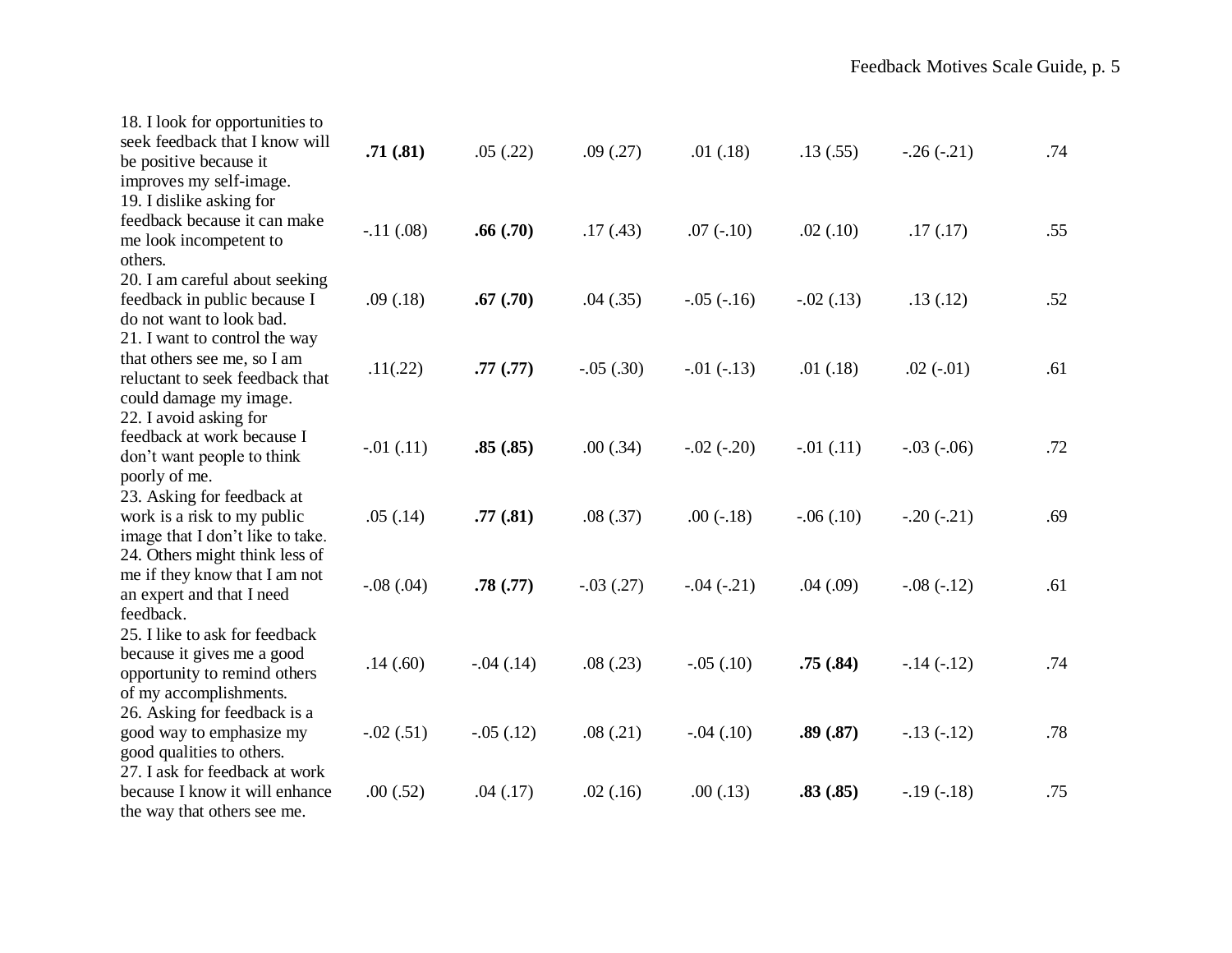| 28. Requesting feedback can<br>communicate to others that I<br>am a good, responsible<br>worker.                             | .08(.54) | $-.02(.05)$ | $-.02(.13)$ | .11(.28)    | .68(.74) | .25(.26) | .64 |
|------------------------------------------------------------------------------------------------------------------------------|----------|-------------|-------------|-------------|----------|----------|-----|
| 29. I can make a good<br>impression on others by<br>asking for feedback on tasks<br>that I know I have performed<br>well on. | .07(.57) | .05(0.15)   | .04(.22)    | .10(.26)    | .73(.80) | .21(.22) | .71 |
| 30. I can appear very<br>competent if I ask for<br>feedback from the right<br>people.                                        | .19(.53) | .09(0.18)   | $-.03(.19)$ | $-.03(.12)$ | .53(.65) | .24(.24) | .51 |
| <b>Unrotated Eigenvalues</b>                                                                                                 | 8.83     |             |             |             |          | 1.09     |     |
|                                                                                                                              |          | 5.32        | 2.25        | 2.20        | 1.50     |          |     |
| <b>Rotated Eigenvalues</b>                                                                                                   | 7.01     | 4.68        | 4.83        | 3.32        | 6.22     | 0.78     |     |

*Note*: Primary pattern and structure coefficients for each item are presented in bold face. <sup>A</sup> Item was dropped from scale due to cross-

loadings.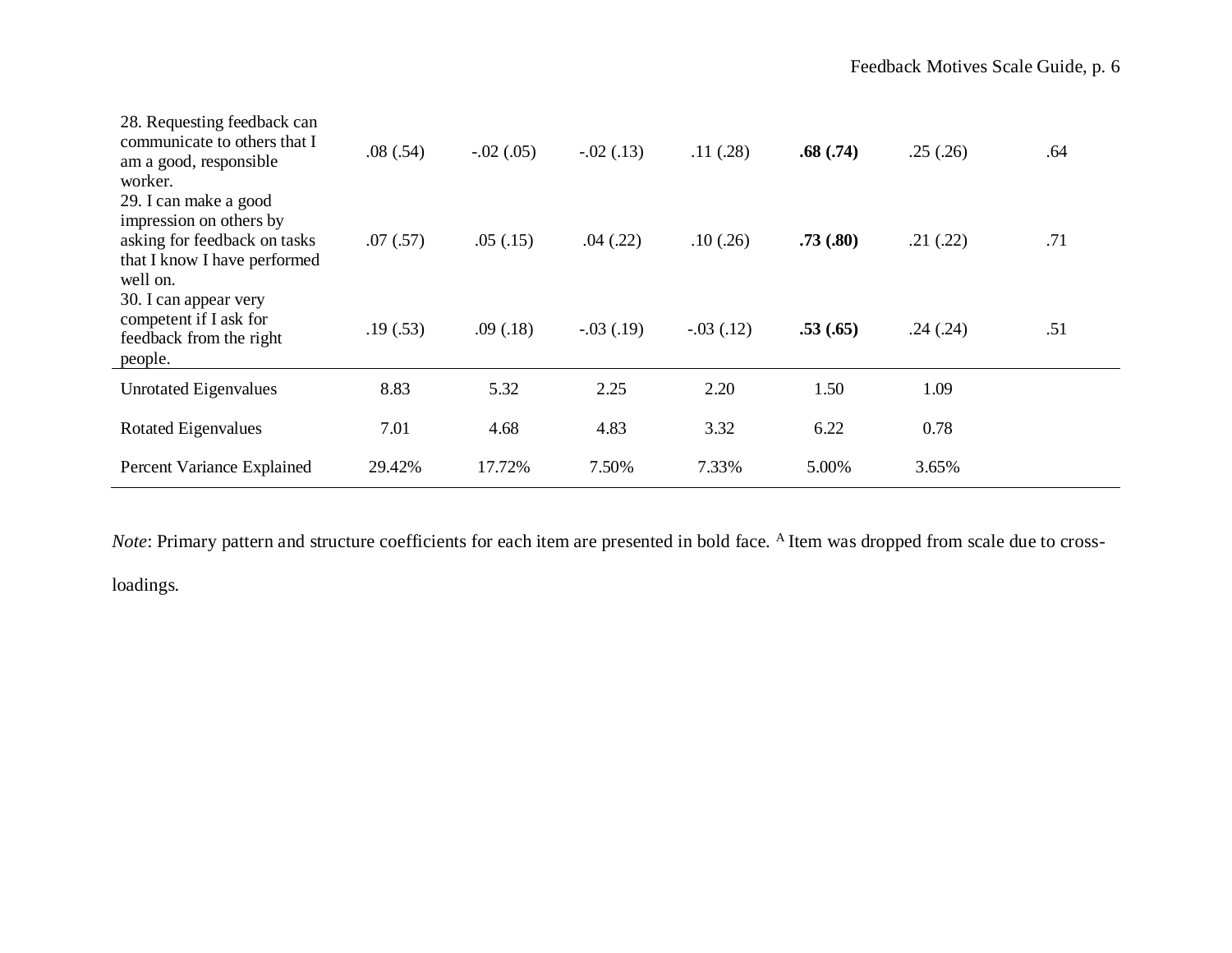## Table 2

*Cronbach's Alpha Coefficients, 95% Confidence Intervals, and Statistical Significance Tests for Motive Scales, Study 1*

| Motive Scale             |     | 95% CI      | $F$ -ratio | Sig      |
|--------------------------|-----|-------------|------------|----------|
| Instrumental             | .82 | $.78 - .86$ | 1.67       | p < .001 |
| Ego Enhancement          | .93 | $.92 - .95$ | 4.40       | p < .001 |
| Ego Defense              | 90  | $.88 - .92$ | 3.08       | p < .001 |
| <b>Image Enhancement</b> |     | $.89 - .93$ | 3.43       | p < .001 |
| <b>Image Defense</b>     | 90  | .87-.92     | 2.91       | < 0.001  |

*Note*: All statistical significance tests are non-nil null tests wherein H<sub>0</sub>:  $\alpha \leq .70$ .